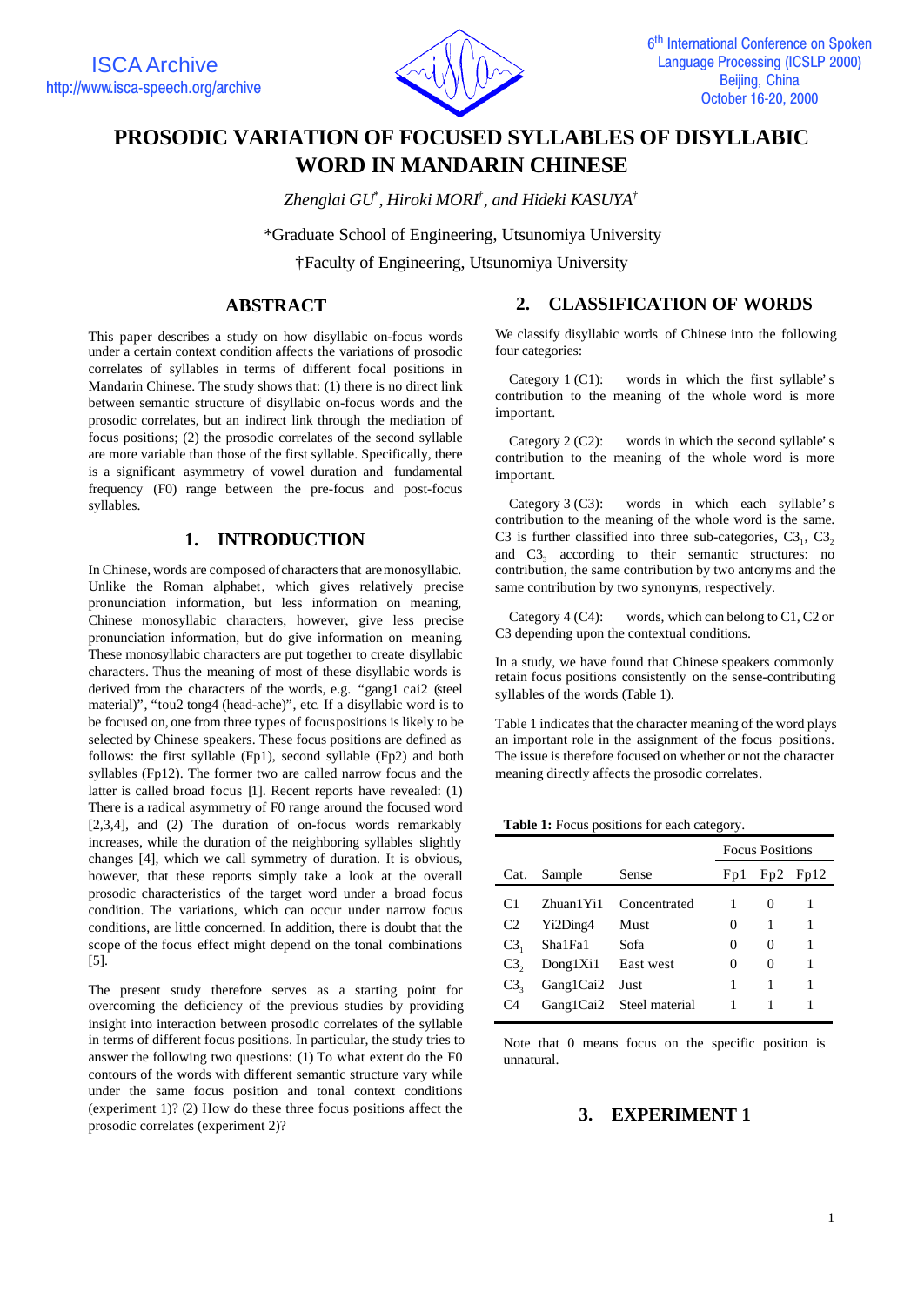#### **3.1 Materials and analysis procedure**

Five pairs of disyllabic words from different categories were selected as target words (Table 2). Each pair of words has the same tone combination and the same or similar phonemic structures. For control of the narrow focus position, we used the carrier sentence, "Zhe4 shi4  $=$   $=$  er2 bu2 shi4  $=$   $=$ . (This is  $=$   $=$  but not  $=$   $=$ .)", into which target and contrastive words were inserted. For example, given the word 'steel material' (gang1cai2), we have the following derivatives.

- "This is steel material but not wood."
- "This is steel material but not a steel product."
- "This is steel material but not a wood product."
- "This is steel material but not anything else."

Three sentences with different focus conditions and a neutral sentence, listed above are prepared for the word 'steel material'. Three native Chinese speakers born in Beijing, two males and one female, were asked to read one sentence two times. All of the utterances were recorded on the DAT in a soundproof room. Recorded utterances were then digitized at a sampling rate of 11.025 kHz. The syllable and vowel segmentation were carried out manually with waveform and sound spectrogram. Fundamental frequency (F0) contours were automatically analyzed and valued with a software on a PC. The F0 minimum and F0 maximum within the vowel duration were recorded and the F0 range was defined as the difference between the two values.

### **3.2 Results**

The relative variations of vowel duration and F0 range between the focused and neutral utterances were analyzed in two-factors ANOVA, with Word A and Word B as a between-items factor, and focus positions as a within-items factor. In addition, one-factor ANOVA was used for each focus position.

The one-factor ANOVA analysis result of speaker MZJ in Table 3 shows that there is no effect in words from different categories on the variation of either vowel duration  $(F<1)$  or F0 range  $(F<1)$  of speaker MZJ. In addition, the analysis results by two-factors ANOVA are that: (1) There is a significant effect of focus positions both in the variation of vowel duration  $(p<0.05)$  and in the F0 range  $(p<0.05)$ ; (2) There is no interaction effect (F<1).

**Table 2**: Target words for experiment 1.

| Word pairs $(A, B)$                | Sense                     | Cat             |
|------------------------------------|---------------------------|-----------------|
| Gang1guo3                          | Congo                     | C3 <sub>1</sub> |
| Gan1guo3                           | Dry fruit                 | C4              |
| Ten <sub>2</sub> tong4             | Pain                      | C3 <sub>3</sub> |
| Tou <sub>2</sub> tong <sub>4</sub> | Head-ache                 | C <sub>4</sub>  |
| Y <sub>i</sub> 2 ding4             | Must                      | C <sub>2</sub>  |
| Y <sub>i</sub> 2 ding4             | A tablet                  | C4              |
| Gang1 cai2                         | Just                      | C3 <sub>3</sub> |
| Gang1 cai2                         | Steel material            | C <sub>4</sub>  |
| Zhuan 1 yi 1                       | Concentrated              | C <sub>1</sub>  |
| Zhong1 yi1                         | <b>Traditional Doctor</b> | $C_4$           |

## **3.3 Discussion**

The results show that the meaning of the character in Chinese words has a direct relationship to the focus positions, which affect the prosodic correlates significantly, but it is also an independent factor to the variations of prosodic correlates (Figure 1), i.e. there is no reason to assume that prosodic correlates of words with different semantic structure differ systematically under the same tonal context and focus conditions. This serves as an answer to the first major question mentioned above, and a foundation for the further investigation in experiment 2.



**Figure 1:** Relationship between semantic structure of words and prosodic correlates.

|                                                       |            |      |            |       |      | Č    |       |       |
|-------------------------------------------------------|------------|------|------------|-------|------|------|-------|-------|
|                                                       | Syllable 1 |      | Syllable 2 |       |      |      |       |       |
| $F_P$                                                 | W_A        | WВ   | F          | р     | W A  | WВ   | F     | p     |
| Ratio of yowel duration of focus to neutral           |            |      |            |       |      |      |       |       |
| Fp12                                                  | 1.66       | 1.67 | 0.003      | 0.958 | 1.25 | 1.29 | 0.417 | 0.536 |
| Fp1                                                   | 1.79       | 1.76 | 0.023      | 0.882 | 0.94 | 0.95 | 0.032 | 0.862 |
| Fp2                                                   | 1.11       | 1.19 | 0.146      | 0.711 | 1.32 | 1.41 | 0.295 | 0.601 |
| Difference of F0 Range of focus to neutral (semitone) |            |      |            |       |      |      |       |       |
| Fp12                                                  | 2.27       | 1.97 | 0.148      | 0.709 | 4.24 | 3.91 | 0.025 | 0.877 |
| Fp1                                                   | 2.21       | 2.53 | 0.049      | 0.831 | 1.58 | 1.81 | 0.036 | 0.854 |
| Fp2                                                   | 1.03       | 1.05 | 0.001      | 0.974 | 5.42 | 4.79 | 0.094 | 0.766 |
|                                                       |            |      |            |       |      |      |       |       |

**Table 3** Means of the variations of vowel duration and the F0 range of the Speaker MZJ.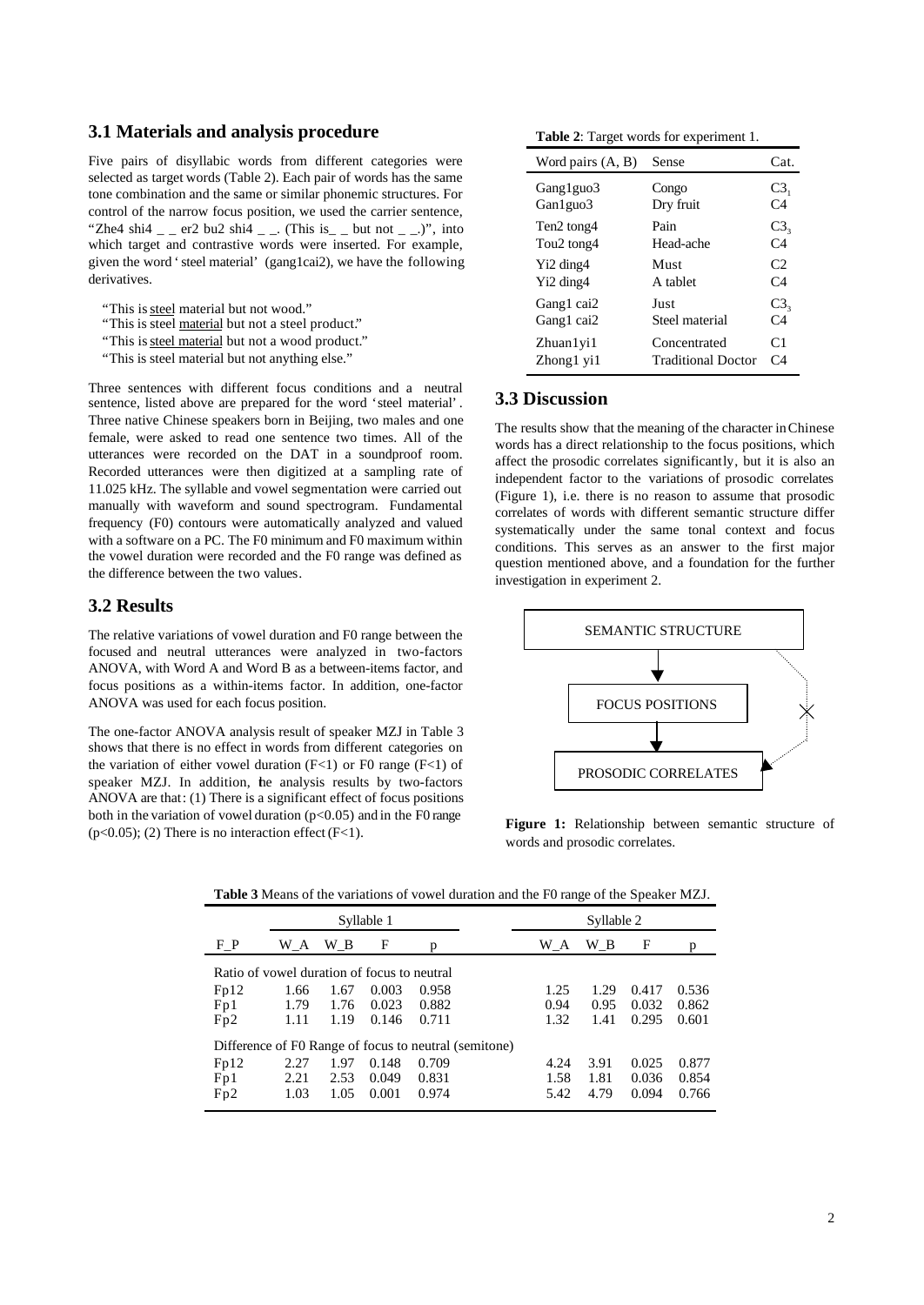#### **4. EXPERIMENT 2**

#### **4.1 Materials and analysis procedure**

Most of the process is the same as experiment 1. The difference is that disyllabic words have all of the 15 tonal (Chinese 4 tones: H, R, L, F) combinations, except for tones  $L-L<sup>1</sup>$ . Two words were selected for each tone combination (See Appendix for a full list of all 30 target words). Thus 720  $(=2\times15\times4\times3\times2)$ utterances were recorded and the prosodic variation was examined syllable-by-syllable through analysis of vowel duration, F0 maximum, F0 minimum, and F0 range.

### **4.2 Results**

#### **Vowel Duration**

Figure 2 illustrates the distribution of vowel duration  $\begin{pmatrix} 1 & 0 \\ 0 & 1 \end{pmatrix}$ , where  $\frac{1}{1}$  and  $\frac{1}{2}$  are the ratios of narrow focus to neutral utterance vowel duration, in syllable 1 and syllable 2, respectively. The mean values of the ratios are listed in Table 4. As can be seen in Figure 2, there is a significant asymmetry of vowel duration, because firstly, most points of Fp1 lie in the left region of the ordinate, which indicates that the vowel duration of syllable 2 is shortened in the case of the narrow focus on the syllable 1; secondly, most points of Fp2 lie above the abscissa, which indicates that the vowel duration of syllable 1 is lengthened in the case of the narrow focus on syllable 2. Table 4 shows that the vowel duration of the second syllable is reduced significantly to an average of 84% in Fp1 and increased remarkably to an average of 154% in Fp2, whereas the duration of the first syllable is not reduced but increased to an average of 111% and 143% in Fp2 and Fp1, respectively. In addition, the difference between the mean post-focus duration and the mean pre-focus duration is significant,  $t(169)=12.02$ ,  $p<0.05$ , indicating that narrow focus on the syllable of disyllabic words not only strengthens the length of the on-focus syllable but also affects the length of the neighboring syllable systematically. The other substantial difference is that the variation of vowel duration in a narrow focus condition is greater than in a broad focus condition.

#### **F0 Range**

j

In Table 5, we find that F0 range is increased more in the narrow focus condition than on the broad focus condition. The differences are significant,  $t(178)=2.7$ ,  $p<0.05$  in syllable 1, and  $t(171)=3.67$ , p<0.05 in syllable 2. The difference between the two narrow focus Fp1 and Fp2 is also significant, t(164)=2.08, p<0.05.

Figure 3 illustrates the distribution of F0 range  $\begin{pmatrix} 1 & 2 \end{pmatrix}$ , where  $_1$  and  $_2$  are the differences of narrow focus to neutral utterance F0 range, in syllable 1 and syllable 2, respectively.



**Figure 2:** Distribution of vowel duration  $\begin{pmatrix} 1 & 2 \end{pmatrix}$ , where  $\begin{pmatrix} 1 & 2 \end{pmatrix}$ and  $_2$  are the ratios of narrow focus to neutral utterance vowel duration, in syllable 1 and syllable 2, respectively.

**Table 4:** Mean variation of vowel duration in syllable 1 and

 $\Delta$ 

| ٠.   |            |            |
|------|------------|------------|
| FР   | Syllable 1 | Syllable 2 |
| Fp12 | 1.36       | 1.38       |
| Fp1  | 1.43       | 0.84       |
| Fp2  | 1.11       | 1.54       |
|      |            |            |



**Figure 3:** Distribution of F0 range  $\begin{pmatrix} 1 & 2 \end{pmatrix}$ , where  $\begin{pmatrix} 1 & 0 \end{pmatrix}$ are the differences of narrow focus to neutral utterance F0 range, in syllable 1 and syllable 2, respectively.

<sup>1</sup> The L tone will be changed into a R tone when it precedes another L tone.